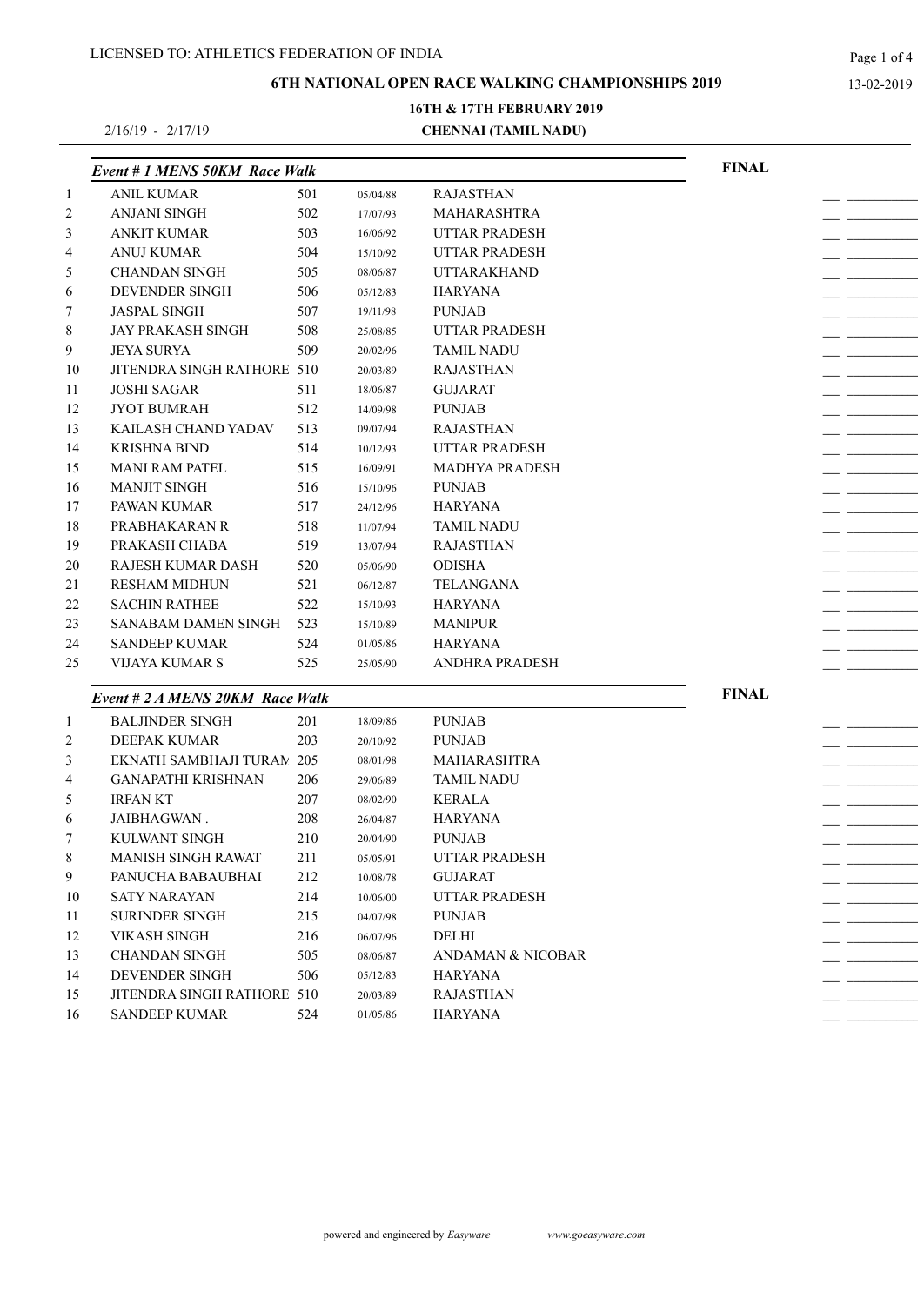**6TH NATIONAL OPEN RACE WALKING CHAMPIONSHIPS 2019**

2/16/19 - 2/17/19

# **CHENNAI (TAMIL NADU) 16TH & 17TH FEBRUARY 2019**

|                | Event # 3 B MENS 20KM Race Walk |     |          |                              | <b>FINAL</b> |  |
|----------------|---------------------------------|-----|----------|------------------------------|--------------|--|
| $\mathbf{1}$   | <b>ARSHPREET SINGH</b>          | 155 | 22/11/00 | <b>PUNJAB</b>                |              |  |
| $\overline{c}$ | PARVEEN KUMAR                   | 174 | 28/12/00 | <b>HARYANA</b>               |              |  |
| 3              | <b>SANJAY KUMAR</b>             | 182 | 20/09/01 | <b>HARYANA</b>               |              |  |
| 4              | SANJAY KUMAR.                   | 183 | 20/02/01 | <b>RAJASTHAN</b>             |              |  |
| 5              | <b>AKASHDEEP SINGH</b>          | 217 | 07/12/00 | <b>PUNJAB</b>                |              |  |
| 6              | <b>AKSHDEEP SINGH</b>           | 218 | 22/11/99 | <b>PUNJAB</b>                |              |  |
| 7              | <b>AMAN KUMAR</b>               | 219 | 30/07/96 | <b>PUNJAB</b>                |              |  |
| 8              | ARSHDEEP SINGH SIDHU            | 221 | 16/06/99 | <b>PUNJAB</b>                |              |  |
| 9              | ASHOK KUMAR PATEL               | 223 | 05/04/86 | <b>CHHATTISGARH</b>          |              |  |
| 10             | <b>BHAGWAN SINGH RAWAL</b>      | 224 | 05/01/97 | <b>UTTARAKHAND</b>           |              |  |
| 11             | DHANANJAY YADAV                 | 225 | 05/07/98 | <b>MAHARASHTRA</b>           |              |  |
| 12             | <b>ELDHO VARGHESE</b>           | 226 | 23/10/98 | <b>KERALA</b>                |              |  |
| 13             | HARDEEP.                        | 227 | 22/09/98 | <b>ANDAMAN &amp; NICOBAR</b> |              |  |
| 14             | <b>IKRAR AHMED</b>              | 228 | 09/08/85 | <b>PUNJAB</b>                |              |  |
| 15             | <b>KARAN RATHI</b>              | 229 | 27/01/95 | <b>HARYANA</b>               |              |  |
| 16             | <b>LEKH RAJ</b>                 | 230 | 15/04/82 | <b>DELHI</b>                 |              |  |
| 17             | <b>MANOJ JANGID</b>             | 231 | 08/02/97 | <b>RAJASTHAN</b>             |              |  |
| 18             | <b>NAVEEN KUMAR</b>             | 232 | 11/09/00 | <b>HARYANA</b>               |              |  |
| 19             | NAVEEN RATHEE                   | 233 | 30/12/98 | <b>HARYANA</b>               |              |  |
| 20             | NEERAJ KUMAR CHAURASI 234       |     | 06/07/00 | <b>UTTAR PRADESH</b>         |              |  |
| 21             | <b>OMKAR SALUNKE</b>            | 235 | 06/07/98 | <b>MAHARASHTRA</b>           |              |  |
| 22             | <b>RAHUL MEHRA</b>              | 237 | 29/09/98 | DELHI                        |              |  |
| 23             | RAHUL ROHILLA                   | 238 | 05/07/96 | HARYANA                      |              |  |
| 24             | <b>RAHUL DAGAR</b>              | 239 | 29/01/99 | HARYANA                      |              |  |
| 25             | <b>RAHUL KUMAR</b>              | 240 | 26/06/96 | <b>UTTAR PRADESH</b>         |              |  |
| 26             | RAJESH.                         | 241 | 26/07/95 | <b>HARYANA</b>               |              |  |
| 27             | <b>RAJESH KUMAR</b>             | 242 | 29/10/93 | <b>PUNJAB</b>                |              |  |
| 28             | <b>RAM BABOO</b>                | 243 | 20/03/99 | <b>UTTAR PRADESH</b>         |              |  |
| 29             | <b>RAM KUMAR</b>                | 244 | 20/01/01 | UTTAR PRADESH                |              |  |
| 30             | RAVI.                           | 245 | 26/12/98 | <b>HARYANA</b>               |              |  |
| 31             | <b>RAVI KUMAR</b>               | 246 | 05/11/94 | <b>MAHARASHTRA</b>           |              |  |
| 32             | RAVINDER.                       | 247 | 15/12/99 | <b>HARYANA</b>               |              |  |
| 33             | SACHIN.                         | 248 | 12/12/98 | DELHI                        |              |  |
| 34             | SAGAR.                          | 249 | 18/05/99 | <b>HARYANA</b>               |              |  |
| 35             | SANDEEP SINGH                   | 250 | 16/08/97 | UTTARAKHAND                  |              |  |
| 36             | <b>SANDEEP KUMAR BIND</b>       | 251 | 15/07/97 | <b>ANDAMAN &amp; NICOBAR</b> |              |  |
| 37             | <b>SHASHIKANT SINGH</b>         | 254 | 06/04/01 | <b>UTTAR PRADESH</b>         |              |  |
| 38             | <b>SONU MISHRA</b>              | 255 | 12/10/97 | <b>PUNJAB</b>                |              |  |
| 39             | SUDHIR.                         | 256 | 05/10/98 | <b>HARYANA</b>               |              |  |
| 40             | TARUN.                          | 257 | 03/09/97 | <b>HARYANA</b>               |              |  |
| 41             | <b>VIKAS SHAH</b>               | 258 | 31/01/95 | <b>UTTARAKHAND</b>           |              |  |
| 42             | <b>VIKEY DALAL</b>              | 259 | 28/11/00 | <b>HARYANA</b>               |              |  |
| 43             | VIPIN.                          | 260 | 09/03/96 | <b>HARYANA</b>               |              |  |
| 44             | VISHNU KUMAR SHARMA             | 261 | 06/12/97 | <b>RAJASTHAN</b>             |              |  |
|                |                                 |     |          |                              |              |  |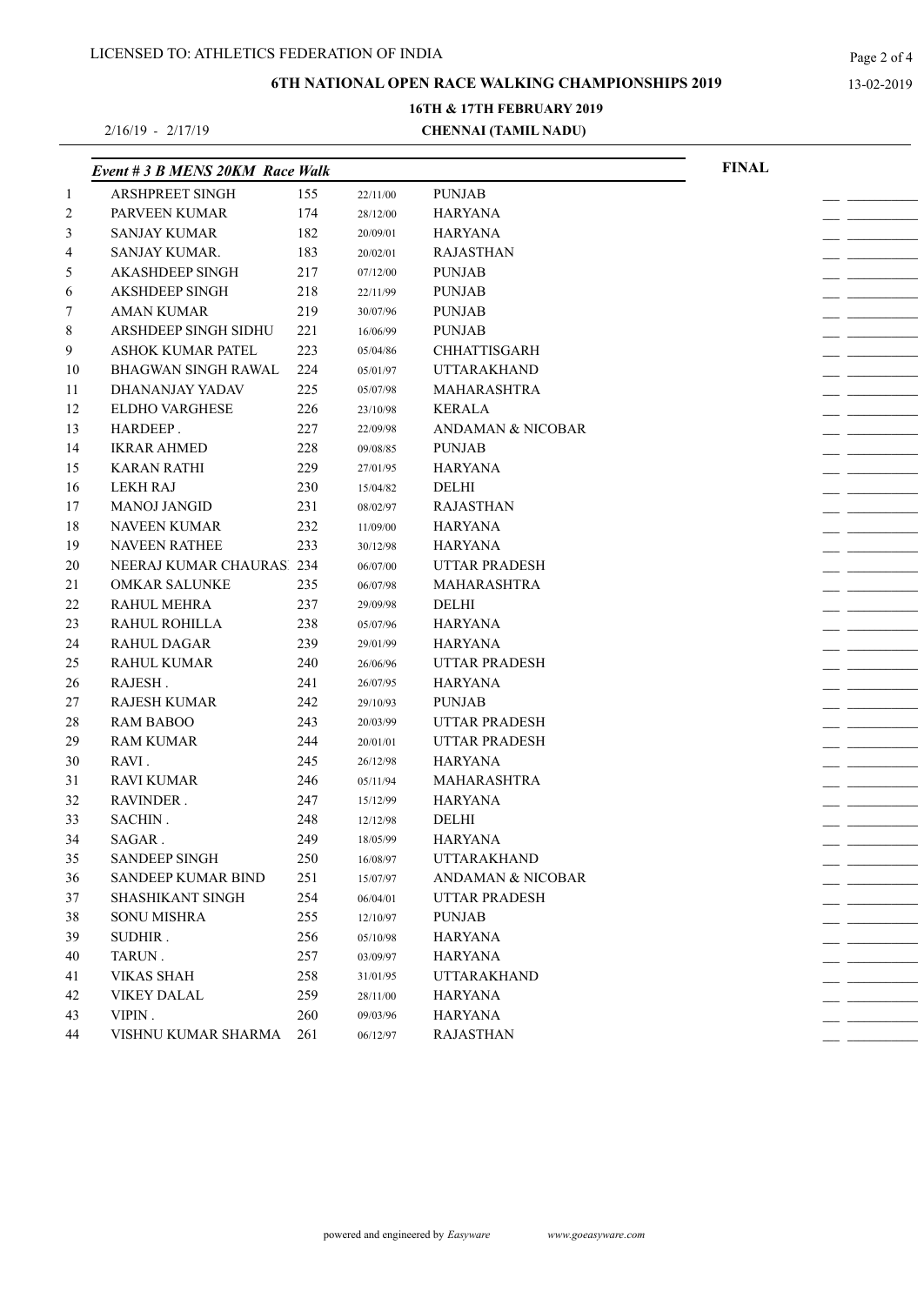2/16/19 - 2/17/19

#### **6TH NATIONAL OPEN RACE WALKING CHAMPIONSHIPS 2019**

# **16TH & 17TH FEBRUARY 2019**

#### **CHENNAI (TAMIL NADU)**

|              | Event # 3 B MENS 20KM Race Walk continued |     |          |                              |              |  |
|--------------|-------------------------------------------|-----|----------|------------------------------|--------------|--|
| 45           | <b>ANIL KUMAR</b>                         | 501 | 05/04/88 | <b>RAJASTHAN</b>             |              |  |
|              | Event # 4 UNDER-20 BOYS 10KM Race Walk    |     |          |                              | <b>FINAL</b> |  |
| $\mathbf{1}$ | ABHILESH KUMAR YADAV 150                  |     | 15/10/00 | <b>ANDAMAN &amp; NICOBAR</b> |              |  |
| 2            | ABHISHEK DHARMADHIKA 151                  |     | 29/08/00 | <b>MAHARASHTRA</b>           |              |  |
| 3            | <b>ABHISHEK MAKKER</b>                    | 152 | 10/04/02 | <b>RAJASTHAN</b>             |              |  |
| 4            | <b>ANIL HAKE</b>                          | 153 | 25/06/00 | ANDAMAN & NICOBAR            |              |  |
| 5            | ANUJ.                                     | 154 | 09/09/01 | <b>HARYANA</b>               |              |  |
| 6            | <b>ARSHPREET SINGH</b>                    | 155 | 22/11/00 | <b>PUNJAB</b>                |              |  |
| 7            | DEEPAK.                                   | 156 | 07/06/00 | HARYANA                      |              |  |
| 8            | <b>DHIR GOYAL</b>                         | 157 | 16/12/01 | <b>PUNJAB</b>                |              |  |
| 9            | <b>FARMAN ALI</b>                         | 158 | 08/06/01 | UTTAR PRADESH                |              |  |
| 10           | <b>GIRRAJ MEHTA</b>                       | 159 | 18/08/99 | <b>RAJASTHAN</b>             |              |  |
| 11           | <b>JATIN SAINI</b>                        | 160 | 26/07/02 | <b>HARYANA</b>               |              |  |
| 12           | <b>JAYANT BANIWAL</b>                     | 161 | 26/12/99 | ANDAMAN & NICOBAR            |              |  |
| 13           | JUNED.                                    | 162 | 10/05/99 | <b>HARYANA</b>               |              |  |
| 14           | KAMALDEEP.                                | 163 | 03/02/03 | <b>HARYANA</b>               |              |  |
| 15           | KANNAN VETHANAYAGAM 164                   |     | 25/08/99 | <b>TAMIL NADU</b>            |              |  |
| 16           | <b>KRISHNAN</b>                           | 165 | 14/11/00 | <b>TAMIL NADU</b>            |              |  |
| 17           | <b>LAKHAN SAV</b>                         | 166 | 20/06/99 | <b>MAHARASHTRA</b>           |              |  |
| 18           | MANJEET.                                  | 167 | 31/12/00 | <b>HARYANA</b>               |              |  |
| 19           | MOHIT.                                    | 168 | 01/08/00 | HARYANA                      |              |  |
| 20           | MOHIT                                     | 169 | 11/08/01 | <b>HARYANA</b>               |              |  |
| 21           | <b>MUKESH NITARWAL</b>                    | 170 | 04/06/00 | <b>RAJASTHAN</b>             |              |  |
| 22           | NARENDER KHATRI                           | 171 | 28/11/00 | <b>HARYANA</b>               |              |  |
| 23           | <b>NARESH KUMAR</b>                       | 172 | 01/02/00 | <b>RAJASTHAN</b>             |              |  |
| 24           | NAVEEN.                                   | 173 | 28/12/99 | <b>HARYANA</b>               |              |  |
| 25           | PARVEEN KUMAR                             | 174 | 28/12/00 | <b>HARYANA</b>               |              |  |
| 26           | PRAVEEN.                                  | 175 | 10/02/01 | HARYANA                      |              |  |
| 27           | RAHUL.                                    | 176 | 05/09/01 | HARYANA                      |              |  |
| 28           | RAHUL PANCHAL                             | 177 | 14/12/01 | <b>HARYANA</b>               |              |  |
| 29           | S.ADHITHYAN ADHI                          | 178 | 15/04/02 | TAMIL NADU                   |              |  |
| 30           | SAHIL.                                    | 179 | 31/12/00 | <b>HARYANA</b>               |              |  |
| 31           | SAHIL                                     | 180 | 08/01/01 | <b>HARYANA</b>               |              |  |
| 32           | <b>SAHIL DALAL</b>                        | 181 | 28/09/99 | <b>HARYANA</b>               |              |  |
| 33           | <b>SANJAY KUMAR</b>                       | 182 | 20/09/01 | <b>HARYANA</b>               |              |  |
| 34           | SANJAY KUMAR.                             | 183 | 20/02/01 | <b>RAJASTHAN</b>             |              |  |
| 35           | SUBHKARAN.                                | 184 | 25/09/99 | <b>RAJASTHAN</b>             |              |  |
| 36           | <b>SUKHPREET SINGH</b>                    | 185 | 23/10/00 | <b>PUNJAB</b>                |              |  |
| 37           | SUNNY.                                    | 186 | 21/12/00 | HARYANA                      |              |  |
| 38           | <b>SURAJ PANWAR</b>                       | 187 | 02/04/01 | <b>UTTARAKHAND</b>           |              |  |
| 39           | VIJAY VISHWAKARMA                         | 188 | 11/10/99 | GOA                          |              |  |
| 40           | YOGESH.                                   | 189 | 30/12/01 | <b>HARYANA</b>               |              |  |
|              |                                           |     |          |                              |              |  |

Page 3 of 4

13-02-2019